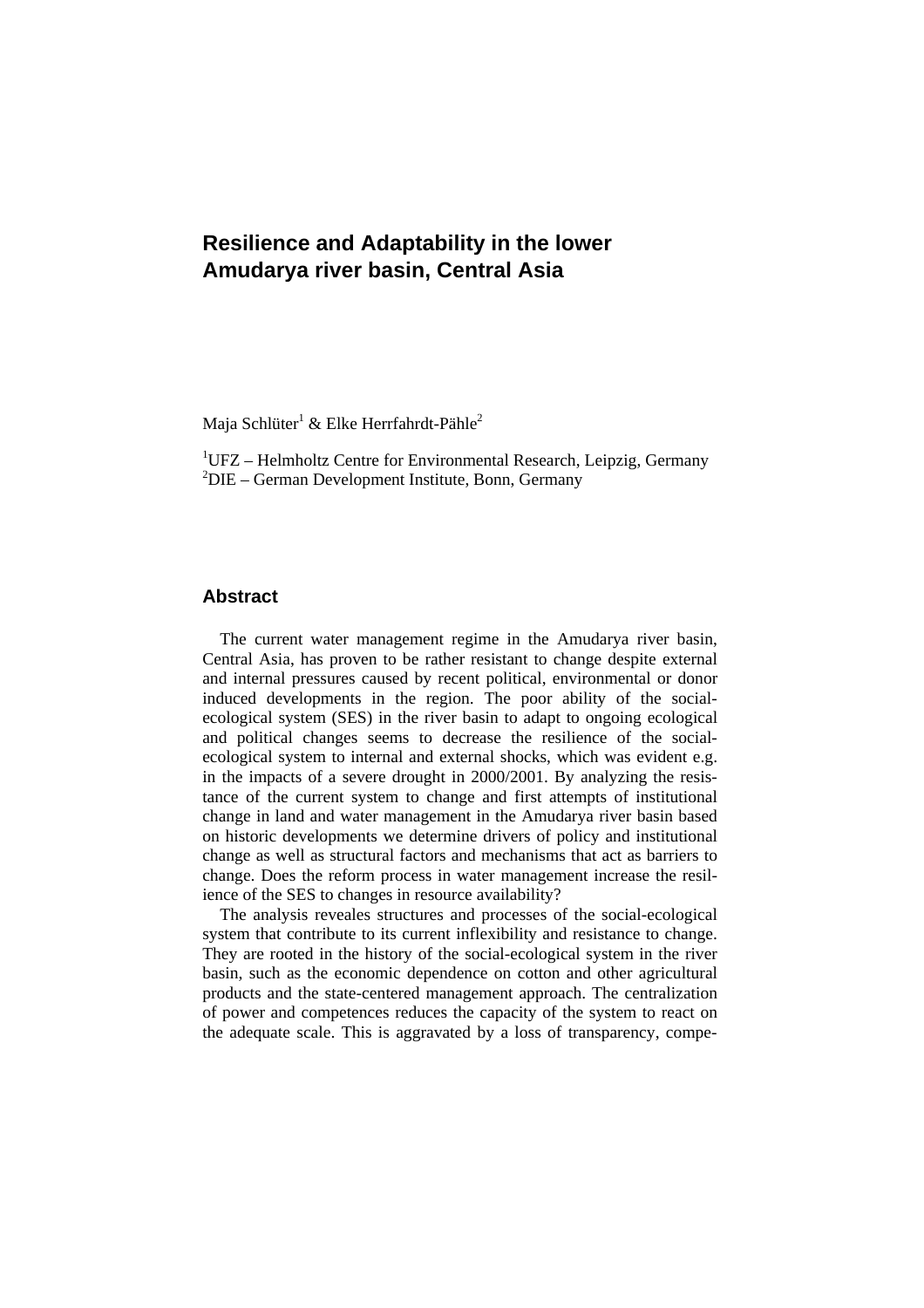tence and knowledge caused by the transition process. However, there are opportunities for change and adaptation, rooted in the large restoration capacity of the ecosystems as well as in the increasing awareness and growing experience in designing and dealing with new institutional structures, especially at the local level, and the high flexibility of the system once a decision is taken at the national level.

# **Introduction**

The current water management regime in the Amudarya river basin, Central Asia, has proven to be rather resistant to change despite external and internal pressures caused by recent political, environmental or donor induced developments in the region. With the breakup of the Soviet Union the political and socio-economic boundary conditions on the river basin as well as national scale have changed significantly. Moreover, environmental degradation caused by overuse and mismanagement of the region's water resources has strongly affected agricultural productivity and the living conditions in the river basin. However, especially in Uzbekistan, little adaptation measures and only few reforms in water management have been carried out so far. Consequently the current water management institutions are becoming more and more inadequate to cope with the new situation. The potential effects of climate change on the flow regime of the river might aggravate the situation even more.

Water is a strategic and vital resource for all river basin countries because of their strong reliance on irrigated agriculture. Today more than 90% of the region's water resources are used in the agricultural sector with well-known consequences for riverine ecosystems and the Aral Sea. The ecological and the social system in the river basin are strongly linked by their water needs. Measures for a sustainable resource use that maintains or enhances the resilience of the system thus have to take those interdependencies into account. The poor ability of the current social-ecological system (SES) in the river basin to adapt to ongoing ecological and political changes seems to decrease the resilience of the social-ecological system to internal and external shocks, which was evident e.g. in the impacts of a severe drought in 2000/2001. By analyzing the resistance of the current system to change and first attempts of institutional change in land and water management in the Amudarya river basin based on historic developments we determine drivers of policy and institutional change as well as structural factors and mechanisms that act as barriers to change. We are interested in how the capacity of the system to cope with resource variability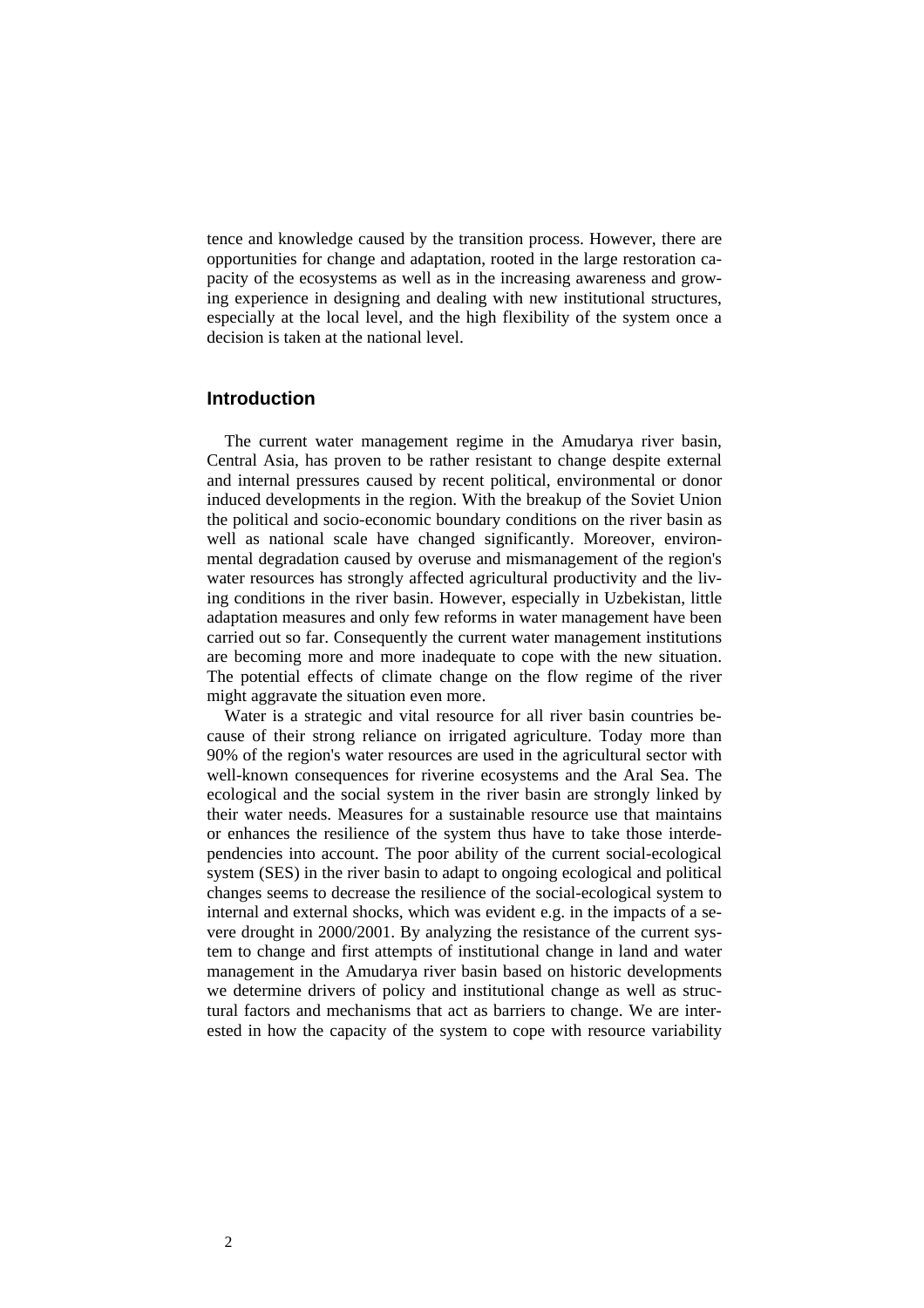has changed over the past 40 years, especially in the time since independence and which measures might move it to a more sustainable state. Does the reform process in water management increase the resilience of the SES to changes in resource availability?

Our analysis of the social-ecological system in the river basin and its adaptive capacity is based on the concept of complex adaptive systems whose behavior is inherently unpredictable as change can happen by surprise (Levin 1998, Pahl-Wostl 2007). Special attention is put on the interactions between social and ecological components of the system, because they largely determine the behavior of the system (Anderies et al. 2004). It is often the nature of those interactions that determines the capacity of a system to adequately respond to stress and adapt to change (Schlüter and Pahl-Wostl, 2007). The ability of a system to respond to external and internal change, i.e. the resilience of the system, is a key component of complex adaptive systems and at the center of this analysis. Resilience "*deter*mines the persistence of relationships within a system and is a measure of *the ability of these systems to absorb changes of state variables, driving variables, and parameters, and still persist*" (Holling 1973). Within the social component of the system actors through their actions determine the adaptive capacity of the system as a whole (Walker et al. 2004). Adaptive management approaches aim to introduce measures and initiate institutional change that enhances the adaptive capacity of a social-ecological system to cope with uncertainty and a changing environment (Pahl-Wostl 2007) and thus increase its resilience.

The goal of the paper is to identify the role of linkages between ecological and social processes in shaping developments in the river basin and to assess the potential of the ongoing water management reforms in Uzbekistan to increase the capacity of the water system to cope with institutional and environmental change. For this we analyze drivers of institutional and ecological dynamics in the lower Amudarya river basin and responses of the social system to pressures from the larger ecological and institutional settings. We are especially interested in identifying linkages between the ecological and social systems that enable an adequate response of the coupled system to external change and internal pressures. With respect to time we focus on the period after independence of the Central Asian Republics from the Soviet Union in 1991 taking environmental and socio-economic developments prior to independence into account where they are necessary to understand recent trends. As to the social system emphasis is put on institutions in land and water management at the national level in Uzbekistan. On the ecological side we focus on the semi-natural ecosystems in the delta area, as well as water and land resources in the Uzbek province Khorezm and the Uzbek Autonomous Republic of Karakalpakstan (Figure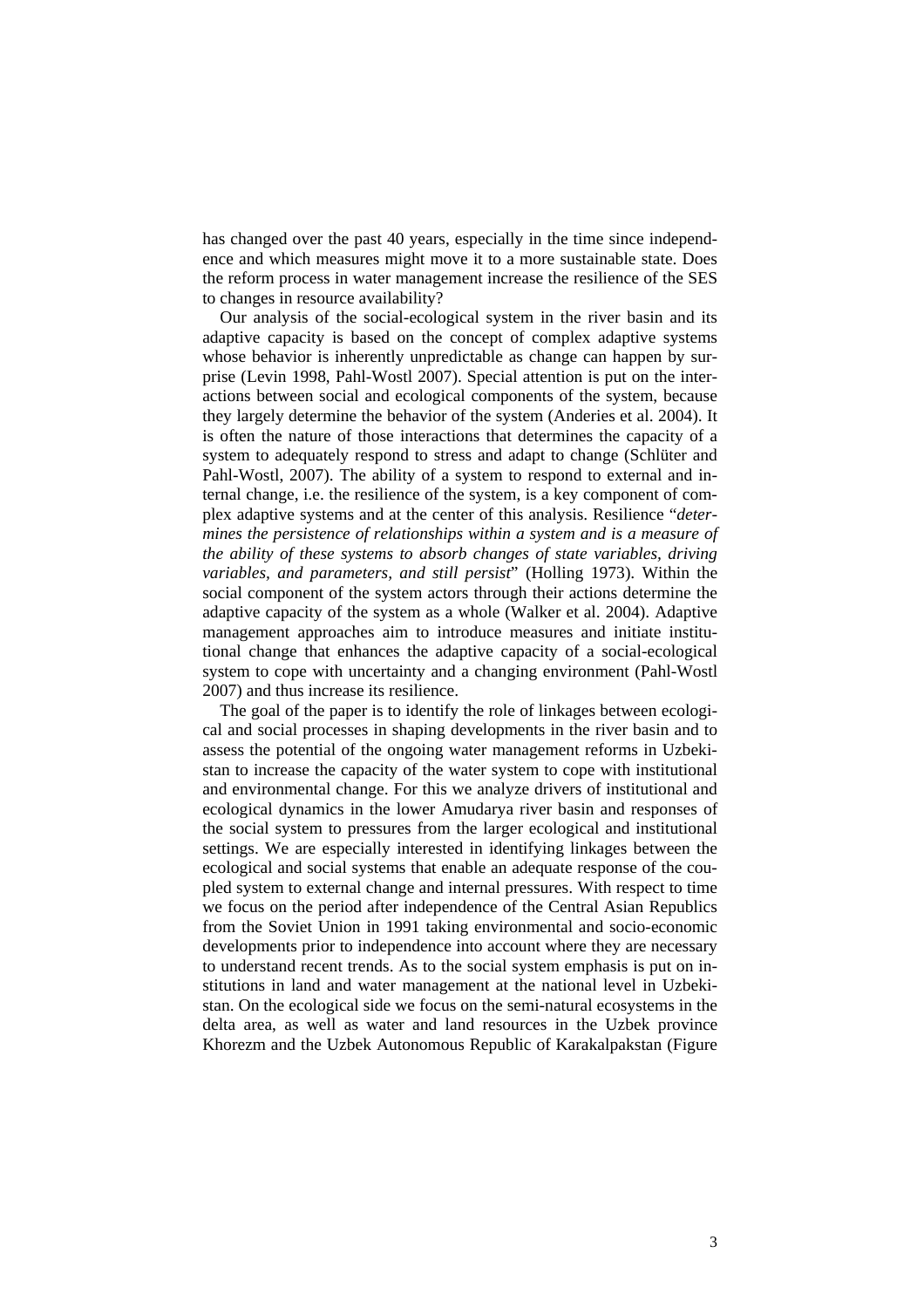1). Being in the downstream reaches of the Amudarya river those areas are some of the most severely impacted by resources and environmental degradation.

The analysis presented here is based on series of interviews with policy makers and stakeholders in land and water management in Uzbekistan, on a study of international donor involvement in the Aral Sea basin, and participation of both authors in several small and large scale socio-economic and ecological research and development projects in the Aral Sea Basin. After a short introduction to the current water management situation and problems in the river basin we present an analysis of major historical events and the dynamics of ecological and institutional change. We then discuss their interactions or lack of thereof with respect to their impacts on the current state of the river basin and its potential development and identify factors that act as barriers for adaptive change.



**Fig. 1**: Map of the Amudarya river basin (Source: Earth Trends 2002 World Resources Institute)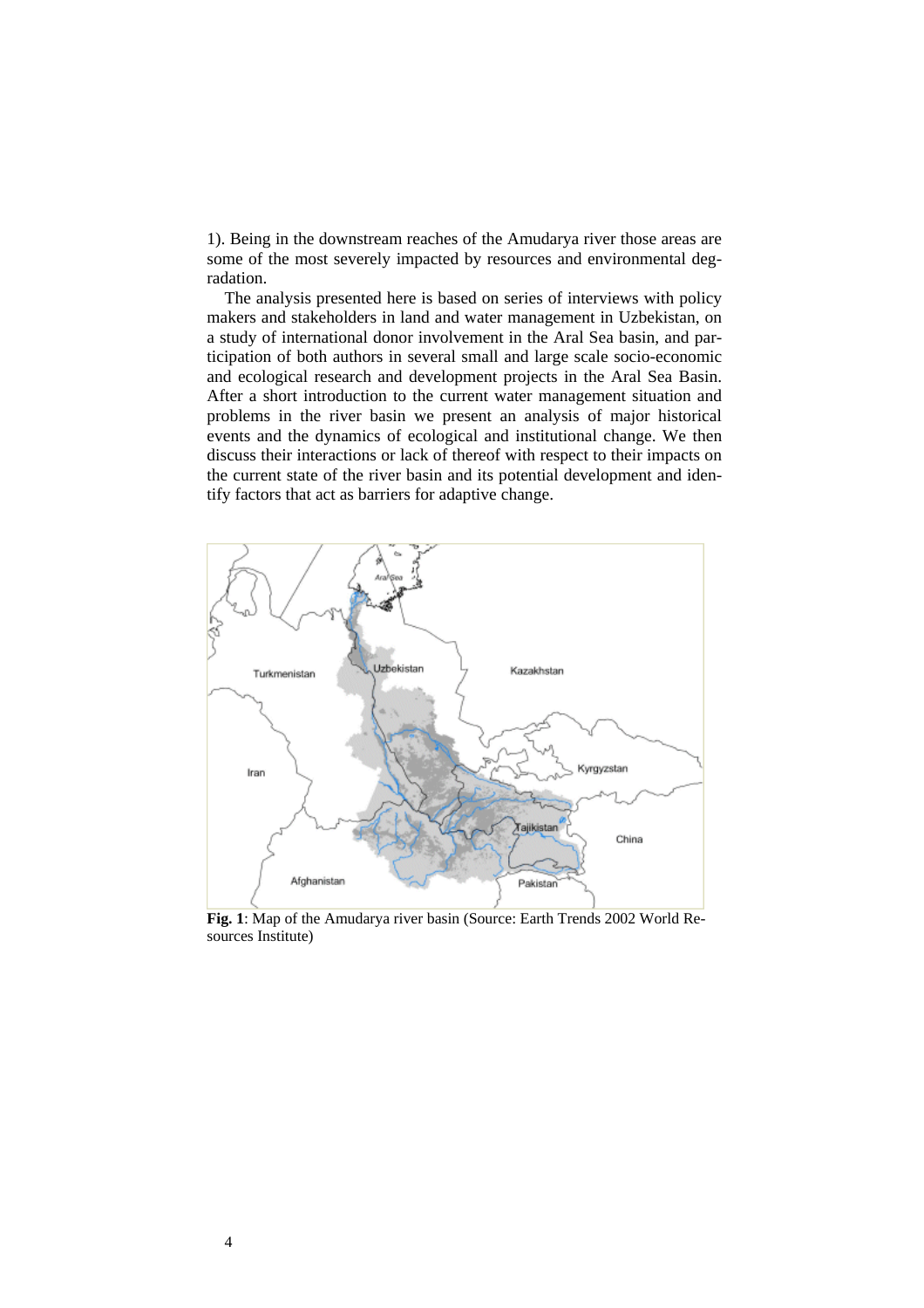## **The current river basin and water management situation**

The current situation of the Amudarya river basin is characterized and determined by the overuse of land and surface water resources which began with the massive expansion of the irrigated cotton monoculture under Soviet rule since the 1960s. In Uzbekistan the area under cultivation (most of it irrigated) increased from 0.42 million ha in 1913 to 2.3 million ha in 1970 and more than 4 million ha in 1990 (Herrfahrdt 2004). Since independence the area under irrigation has been relatively stable at about 4.2 million ha (FAO Aquastat 2007, GEF WEMP Regional Report 2002). The main source of irrigation water is surface water from the two main rivers in Central Asia, the Amudarya and the Syrdarya. The result of the increasing withdrawals was a massive change in the river flow regime from a natural to a managed one, especially since the 1960s. It led to the desiccation of the Aral Sea and desertification of the river delta with all its devastating consequences observable today such as loss of wetland ecosystem services, decreasing agricultural yields due to toxic dust storms, loss of biodiversity, health problems etc.

Since becoming independent in 1991 Uzbekistan has undergone a gradual transition process from a Soviet command economy towards a new economy, which so far is not very clearly defined (Pomfret 2000) and which has not significantly improved the resources management in the Amudarya river basin. The economy still highly depends on irrigated agriculture and especially on cotton production and export: in 2001 agriculture contributed 30% to GDP (Spoor 2004), with the result that about 93% of the available water is used for the agricultural sector.

Land reform and the dismantling of the state farms only gained momentum at the end of the 1990s and will soon be completed, but there is still no private land ownership and the restrictive state procurement system is largely still in place, obliging the farmers to grow cotton and wheat and to sell most of their harvest at low prices to the state.

Since Soviet times water management was subordinate to the needs of agriculture and especially cotton production (Yalcin / Mollinga 2007, Yalcin / Mollinga 2006). Consequently water sector reforms lag behind the land reform process. They where only slowly introduced since the year 2000 as a response to changes in the agricultural sector (Yalcin / Mollinga 2007) when land reform made the Soviet water management administration unsuitable to serve thousands of newly established small farming entities and thus water users. The water sector reform process gained some momentum since the introduction of the basin principle in 2003, when So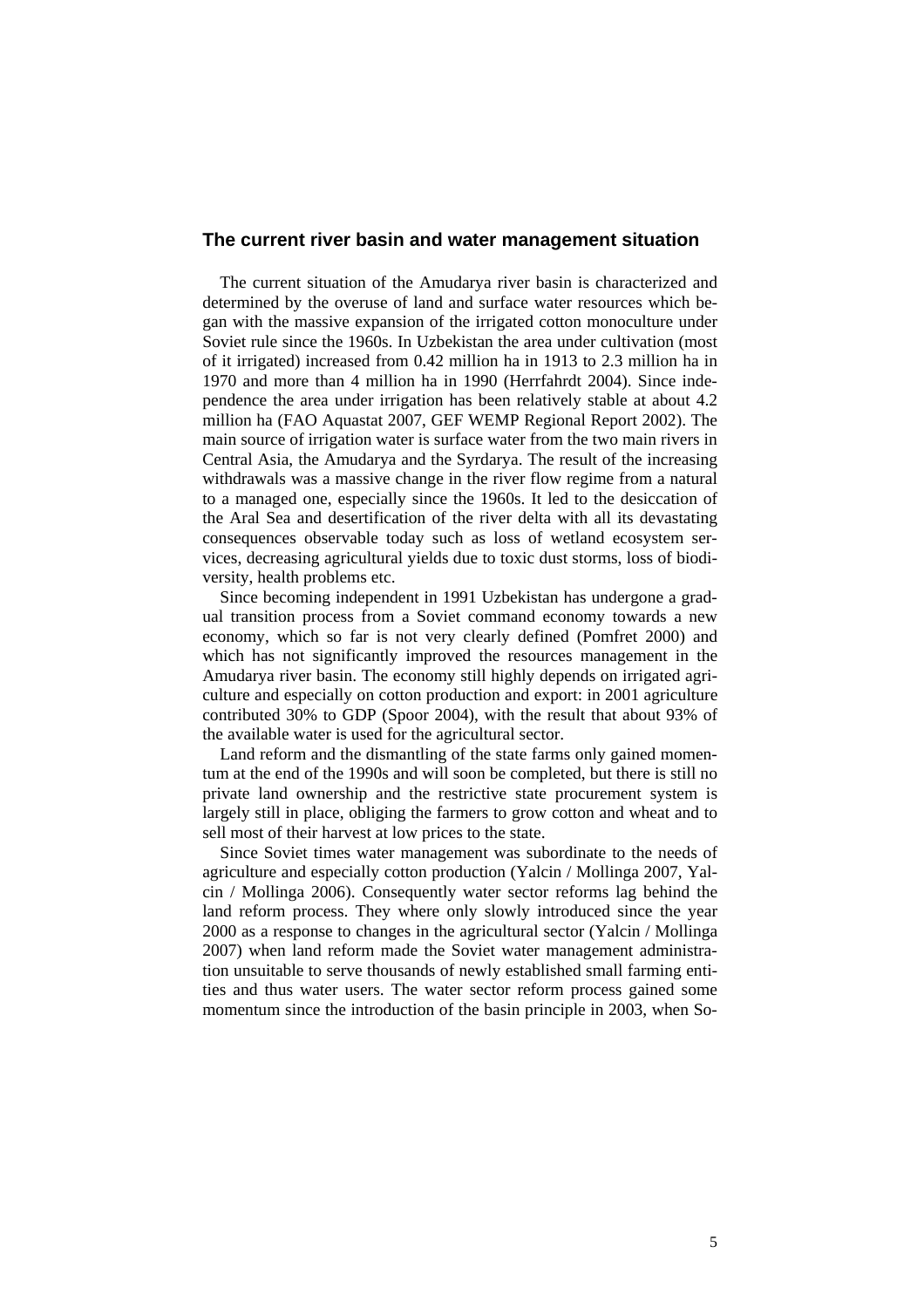viet style province and district water management departments were reorganized and renamed.

# **Timeline of historical events**

In this section we present a timeline of major external and internal events and developments in the river basin and on the national level in Uzbekistan since independence and analyze their causal or temporal interrelations. Figure 2 gives an overview of major developments and events in the ecological as well as social systems (macro and mesoscale) which will be discussed below.

## **Impact of the social on the ecological system**

The event in the social system with the most impact on the ecological system was probably the decision of the Soviet rulers to make Central Asia and especially the Uzbek SSSR the primary producer of (irrigated) cotton. In order to fulfill the ambitious plans irrigation canals had to be built in a hasty manner using low quality, cheap materials (Obertreis 2007). This and the often-lacking drainage infrastructure lead to high inefficiencies which in the following caused a number of environmental problems that slowly built up over the decades. Among them are salinization of soils and water-logging. The abstraction of huge amounts of water from the Amudarya strongly influenced the river flow regime with severe impacts on riverine and instream ecosystems in the river basin. The reduction of inflow to the Aral Sea caused its desiccation and the desertification of wetland and aquatic ecosystems in the Amudarya delta region. In the early 1960s there were approximately 2,600 lakes in the Amudarya delta but this had fallen to only 400 by 1985 (Kreuzberg-Mukhina 2006). Many (indigenous) species have gone extinct or are close to extinction, among them for example the Tugai forests along the river and in the Amudarya delta, which during the last century decreased by 90% from the originally 300,000 ha of Tugai forest (Schlüter et al. 2006).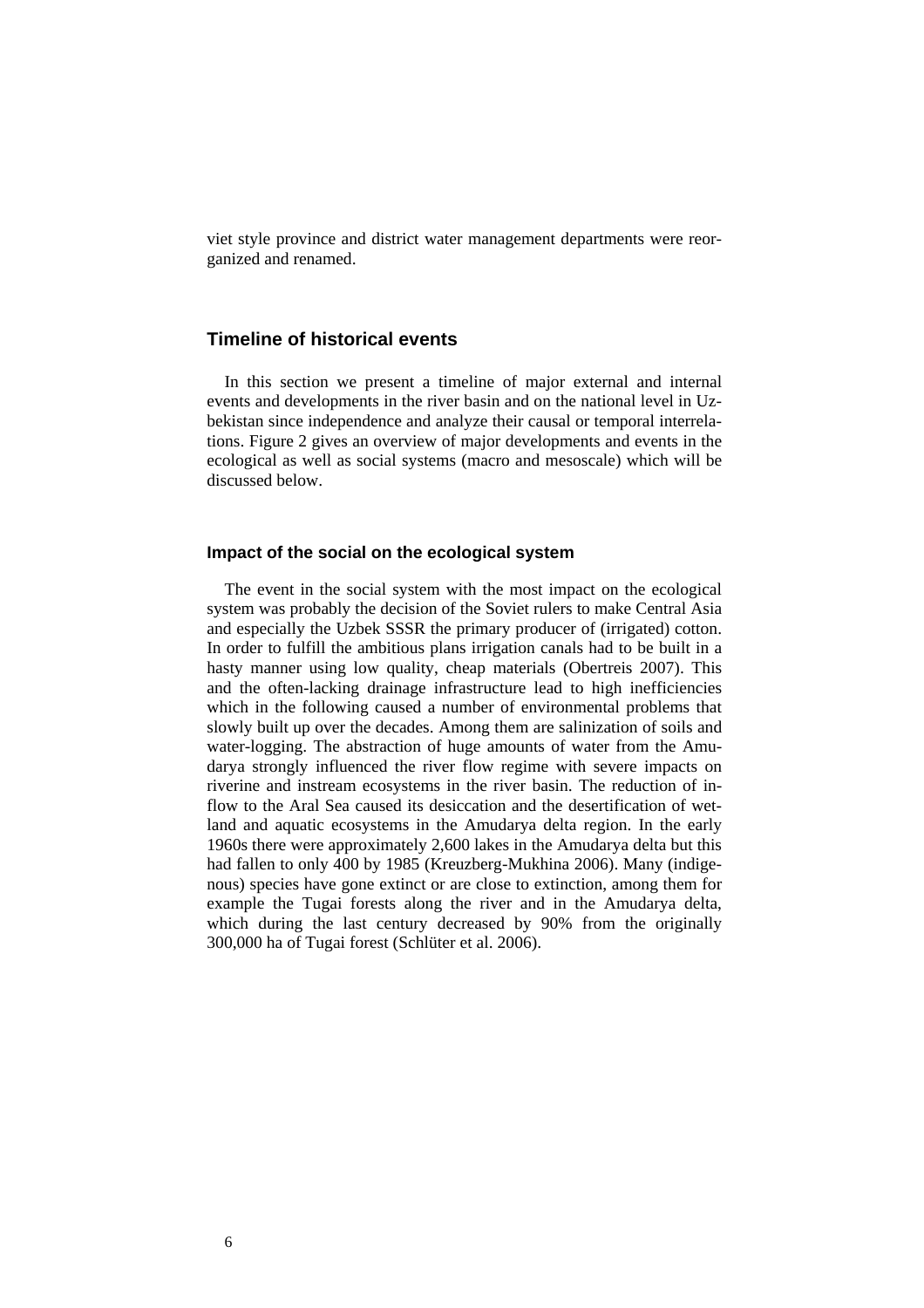

**Fig. 2.** Time line of major events in the social-ecological system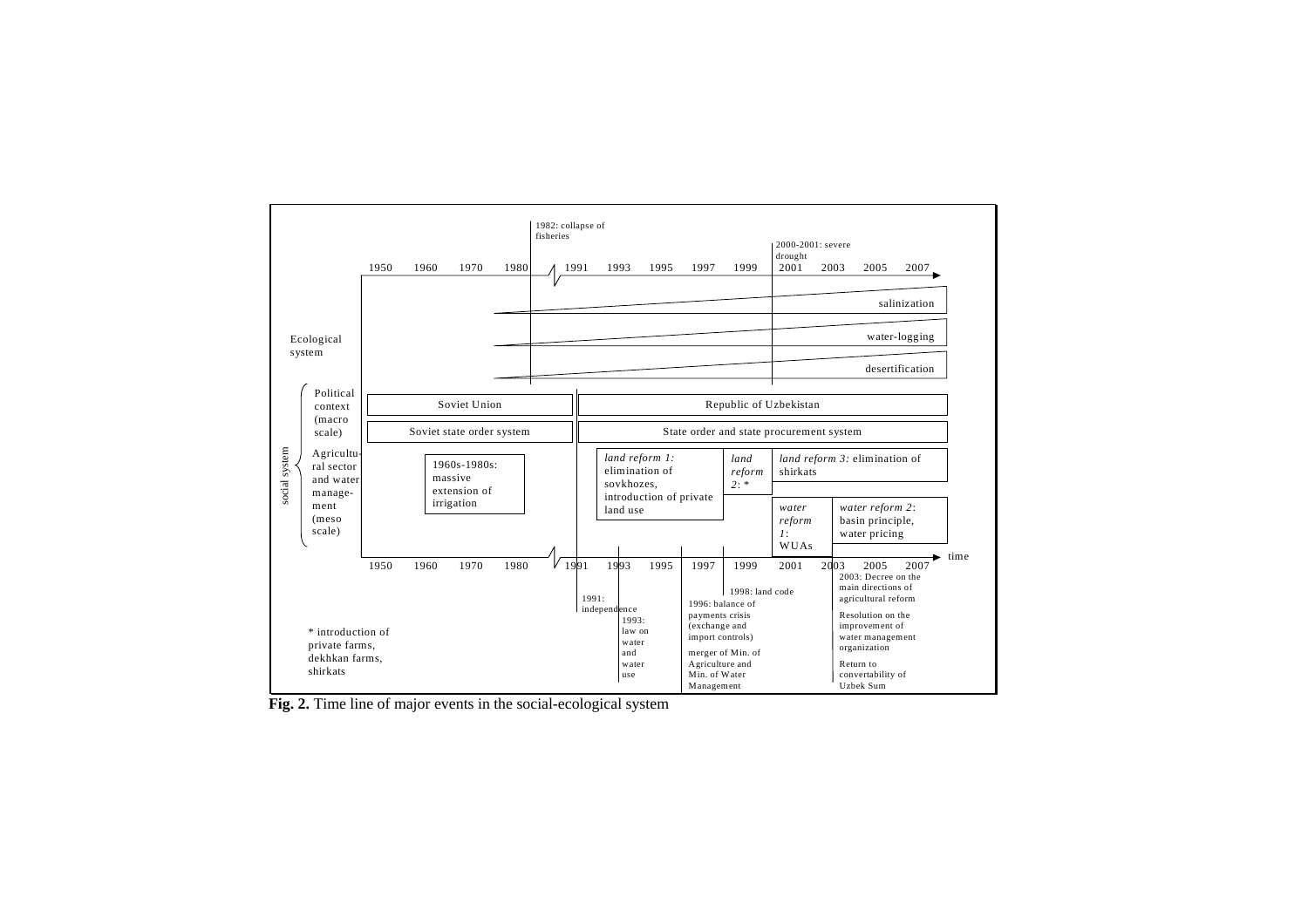Apart from these slowly progressing processes (and at least partly a consequence of these) a number of single events can be detected that – combined with the (lacking) response of the social system – indicate the decreasing resilience of the social-ecological system. One of the first and most striking events was the collapse of the Aral Sea fisheries in 1982. This collapse caused the formerly prosperous fishing and fish canning industry (which processed between 50,000 and 300,000 t fish per year) at the shore of the Aral Sea to break down. Another indicator of the reduced resilience of the ecological system towards extreme events was the extreme drought that occurred in 2000 and 2001 in the lower reaches of the Amudarya and the delta causing not only huge economic losses but also further damaging the ecosystems.

#### **Social system: macro scale developments since independence**

Since Uzbekistan became independent in 1991 a number of events and dynamics at the political and economic scale influenced the situation of agriculture and water management in the republic. Even though Uzbekistan was among the "slow reformers" from the onset, during the first years of independence the government was committed to liberalize its economy: price controls were reduced, foreign trade liberalized and exchange restrictions lifted (Pomfret 2000). This policy changed, however, in 1996 with the emergence of a balance of payments crisis. Increasing consumer goods imports, growing inflation, increasing foreign dept and a poor cotton harvest combined with falling world market prices for cotton had put the economy under pressure. In the following the government adjusted its reform course and strived towards a restrictive and largely state controlled economy for example by introducing "draconic exchange controls" and import restrictions (Pomfret 2000, Wagstyl 2003). These measures were only partly lifted in recent years.

According to official data the economy is growing at rates between 3.8% (2000) and 7.4% (2004) per year (UNDP 2006). Despite the growing GDP it seems that this growth does not trickle down to the poor. Estimates by the World Bank show that about 27.5% of the Uzbek population lives below the poverty line (World Bank 2003a). At the same time almost 70% of the poor live in rural areas and are employed in the agricultural sector (Müller 2003a). Apart from economic factors (such as lower market prices for agricultural products and delayed payment of salaries from *shirkats*) decreasing soil productivity, which is directly linked to water scarcity, in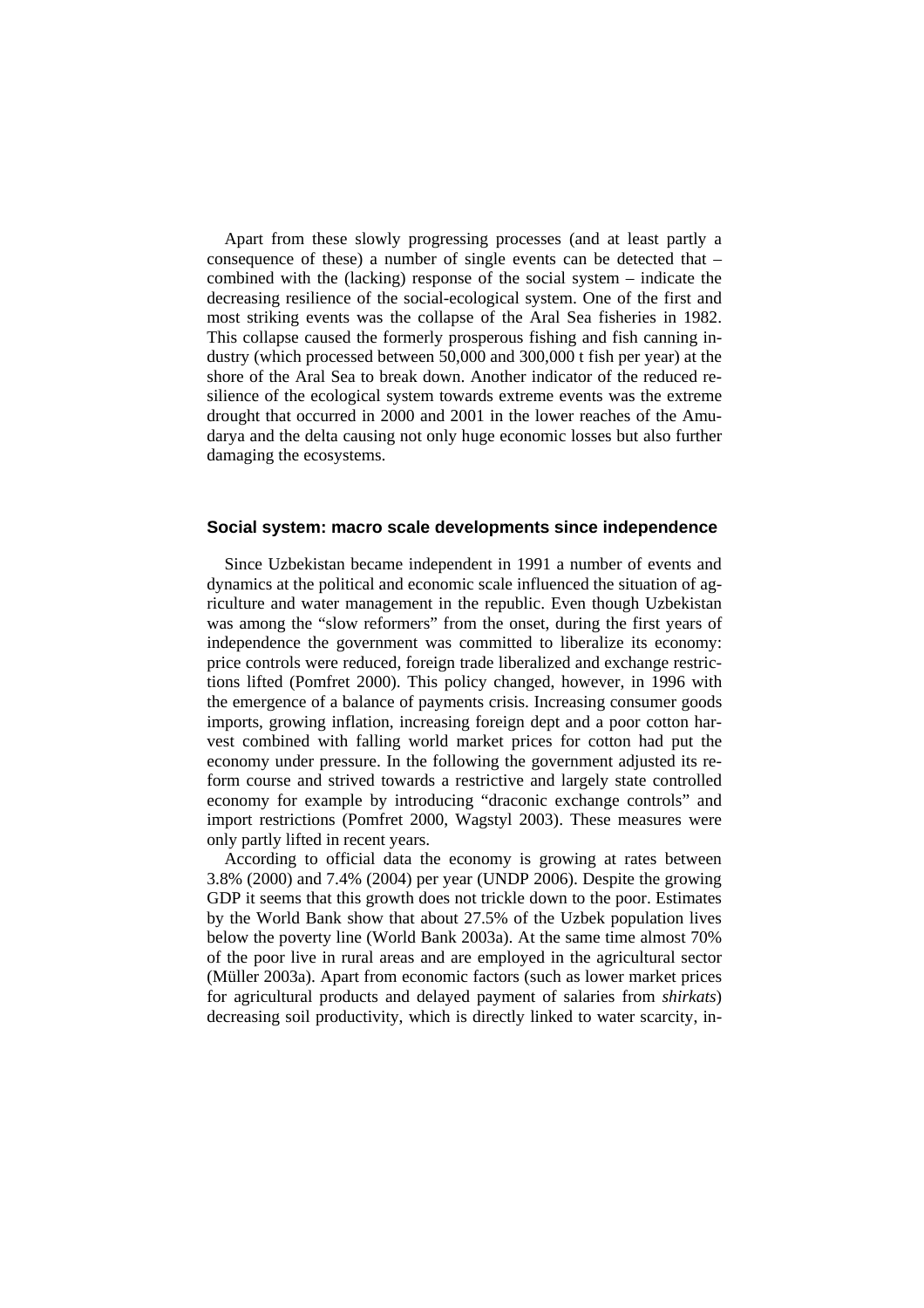creasing soil salinity and water-logging, is identified as the main reason for (growing) poverty in the rural areas (Herrfahrdt 2004).

# **Social system: developments in agriculture and water management**

*Agricultural reforms:* The process of agricultural reform can be divided into three phases (Hofman 2007). The first phase (1991-1997) was dominated by the dismantling of state farms (*sovkhozes*) into collective farms (*kolkhozes*) and the introduction of cooperative farms (*shirkats*). This phase also saw the continuation of the state order system (at least for cotton and wheat) that had been in place since in the 1920s the Soviet administration transformed traditional water management and agricultural production into a government regulated system with centrally controlled production targets (O'Hara 2000).

The state order system on cotton has been transferred from Soviet times to ensure government control over production and a constant stream of revenues from agriculture to balance the lack of inflow of financial resources from Moscow. In Uzbekistan the importance of the agricultural sector and specifically of cotton for the state budget is very high (see example on state order below). After independence the state order for wheat gained in importance to increase wheat production and achieve food selfsufficiency. An ecological side effect of the increase in wheat production was a decrease in water use, because wheat is a less water intensive crop, however, this effect was hardly visible.

The second phase of reforms began with the adoption of the new land code in 1998 and the new legislation on the organizational forms of agricultural entities (*shirkats*, private farms and *dekhkan* farms, i.e. peasant farms). *Shirkats* were envisaged to become the most efficient organizations in the agricultural sector – which soon turned out to be unrealistic due to lack of incentives and an institutional environment which was still dominated by Soviet rules. The new land code did not alter property rights for land: Still all land belongs to the state and land ownership is only possible as a leasehold (Republic of Uzbekistan 1998).

During the third phase of land reform beginning in 2003 (and given the poor performance of the *shirkats*) private farms were envisaged to become the principle model for agricultural production. Until the end of 2006 the remaining *shirkats* were dismantled. Even though the state had now handed over most of the formerly state-owned agricultural farms to private owners, through the state order system and property rights on land it re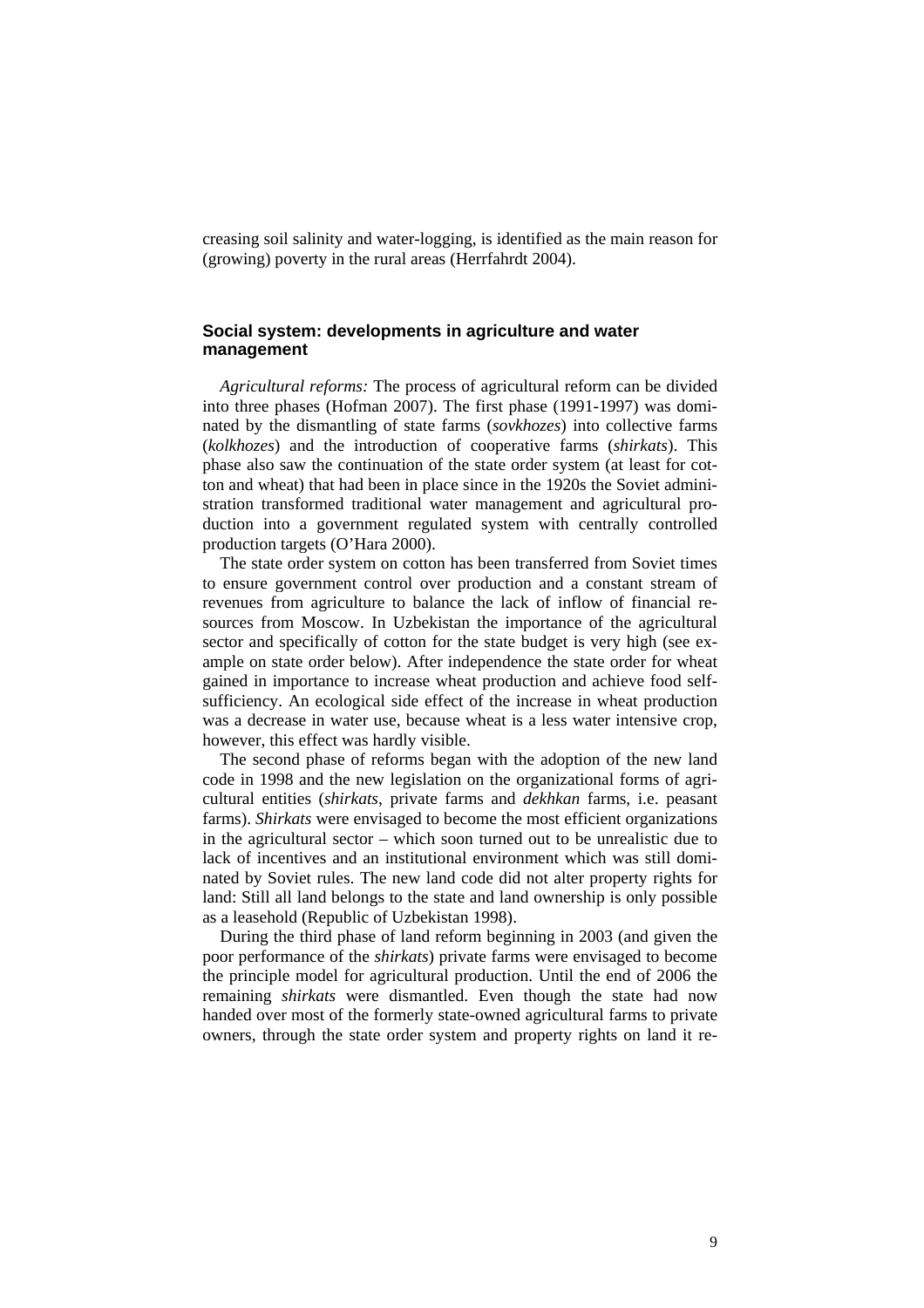tained strong control over land and agricultural production. Within the state order system the state obliges farmers to grow cotton or wheat at most of their cultivated area and sell it to the state for state procurement prices at a fraction of world market prices (cf. detailed example below).

*Water sector reforms*: Through most of the 1990s water management remained unchanged. The law on water and water use (1993) mainly confirmed Soviet water management institutions. Water for irrigation remained free of charge (despite a neglectable water tax) and water resources remained state property as they were in Soviet times (Republic of Uzbekistan 1993). A significant institutional change occurred however in 1996, when the Ministry of Agriculture and the Ministry of Water Resources (MAWR) were merged to become the Ministry of Agriculture and Water Resources. According to Yalcin and Mollinga the need for a centralization of agriculture and water issues in one organization and the continuing quarrels between the two independent ministries over water allocation were among the main reasons for the merger (Yalcin / Mollinga 2006).

Further change was initiated with the experimental introduction of a new form of water management institution namely the Water User Associations (WUAs) since 2000. During this first phase of water sector reform the lower Amudarya region (Khorezm province) served as experimenting ground for the introduction of WUAs. Following the emergence of thousands of new farm entities a new level of water administration had to be introduced to relieve the district water management departments of the task of calculating water needs and allocating water to thousands new water users.

The reforms in the water sector gained new momentum and thus entered the second phase with the decree on the main directions of agricultural reform in 2003, which stipulated that water management be organized along the basin principle and which foresaw the introduction of market principles for water use (Republic of Uzbekistan 2003a, Republic of Uzbekistan 2003b). In the following the province water management organizations were replaced by Basin Irrigation System Management units (BUIS). BUIS were established along hydrological boundaries, i.e. along river basins and canals instead of administrative boundaries of the provinces. Water user associations that were so far only experimented with were envisaged as the main organization of local water management.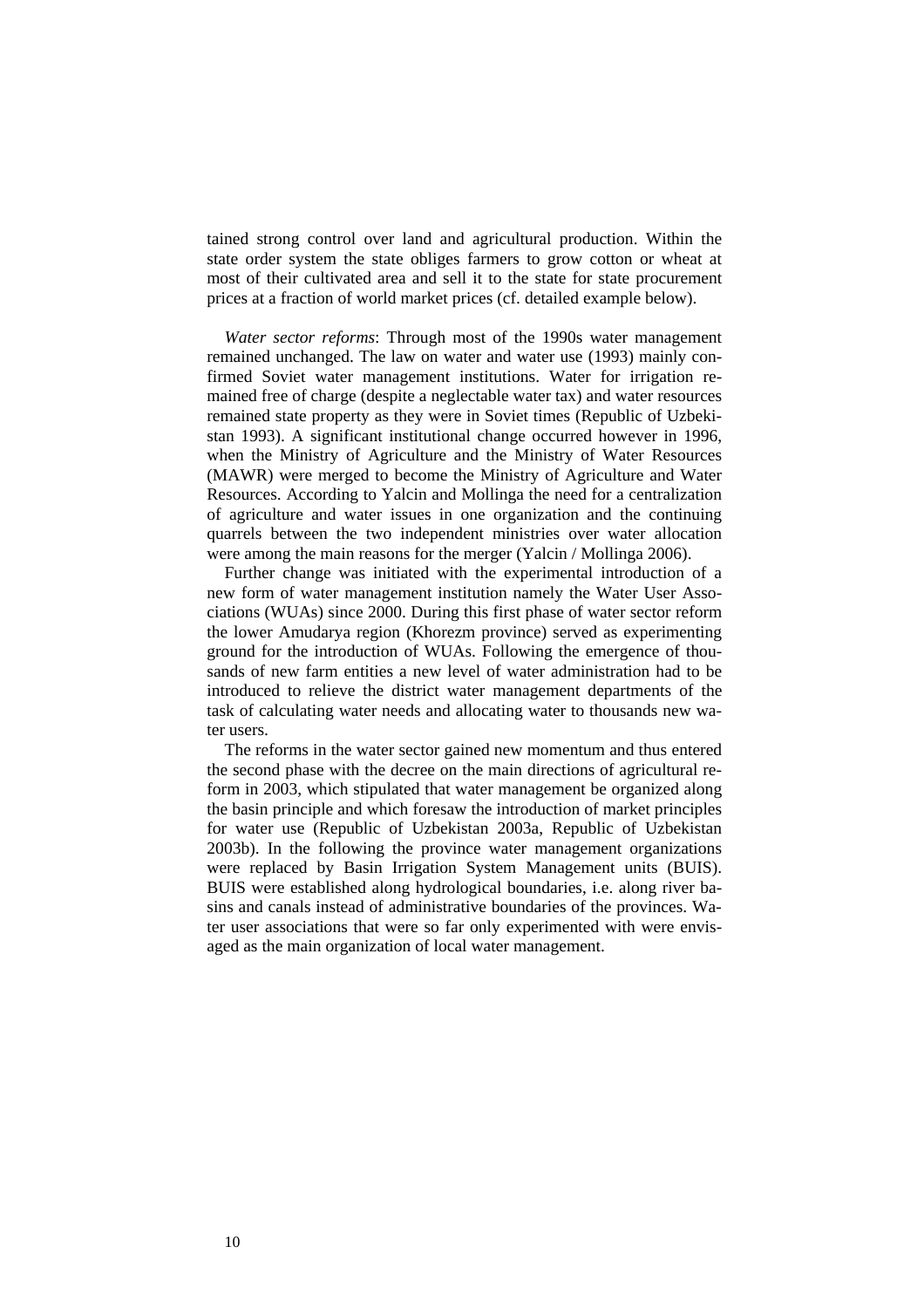## **Interactions between the ecological and social system over time**

Human land and water use had massive impacts on the ecological system in the river basin but was also itself influenced by the subsequent changes in the state of the resource and ecological systems. In the following we analyze interactions and feedbacks between social and ecological dynamics, e.g. the availability and state of water and land resources on the one hand and institutional and policy change on the other to determine where and how one system component reacted to changes in the respective other system. Figure 3 exemplifies those linkages for the underlying resource use and degradation processes (Figure 3a) and the recent institutional changes (Figure 3b).

**A) Underlying dynamics**



**Fig. 3.** Interactions between the ecological and social system. A) Underlying ecosystem and resource use dynamics (social system) feedback loop that continues until today, B) Social dynamics after independence that take place based on the underlying dynamics described in A. The thickness of the arrows indicates intensity and importance of the interactions.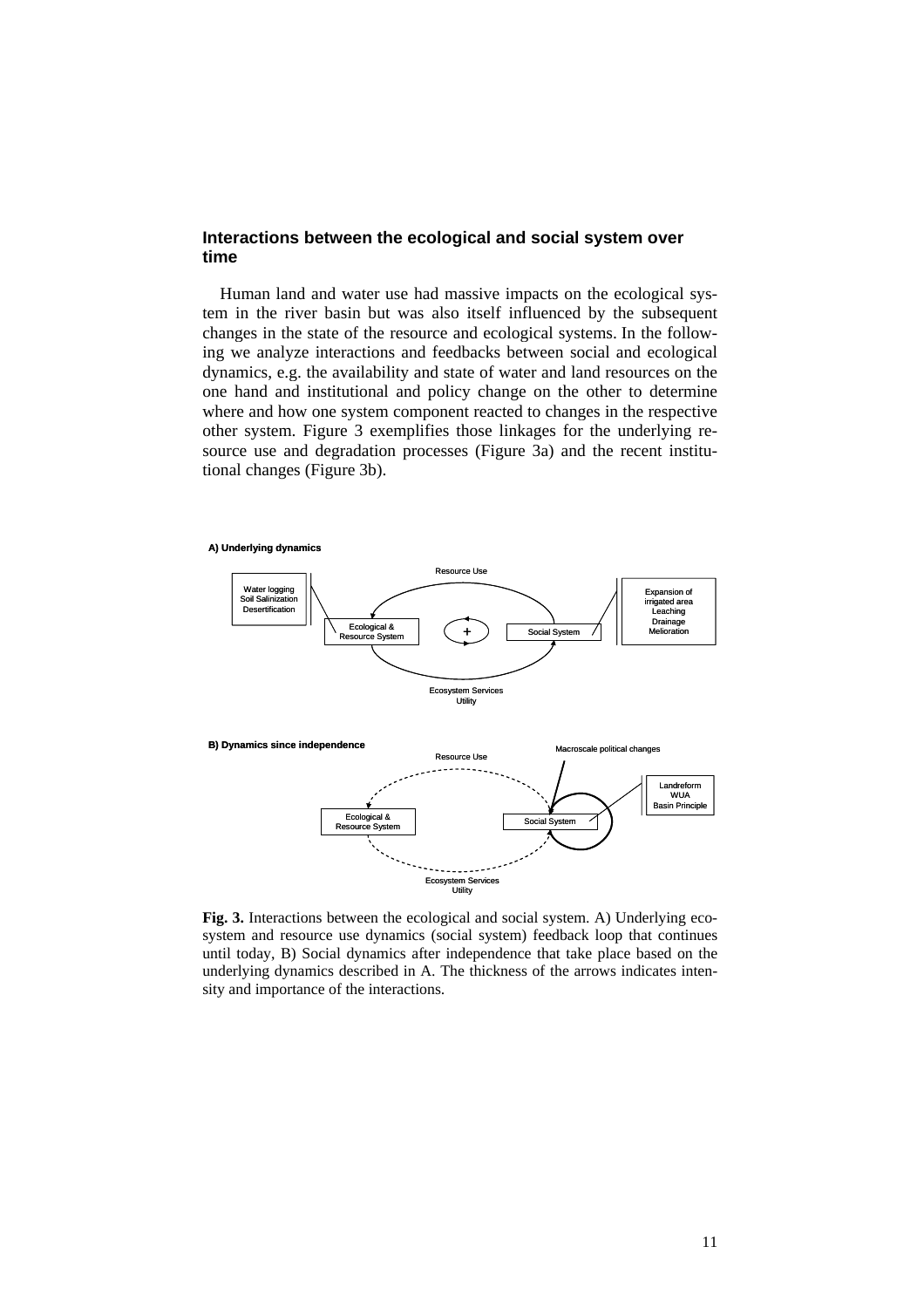As described above, in the past 30 years resource overuse and bad management practices such as poor irrigation infrastructure and techniques as well as over-irrigation caused water-logging, salinization of agricultural land and desertification (Figure 3a). This reduced the flow of ecosystem services from the ecological and resource system to the social system. To mitigate the decline in agricultural production the social system responded with further development of virgin lands and technical measures such as establishment of a drainage system, leaching of the soils prior to irrigation, and soil melioration measures. Several of them, such as land development and leaching, contributed to a further increase of the use of the land and water resources. Leaching needs large amounts of water to keep the soil salinity down in the root zone. In fact a large part of this water is used to flush the salts from the soil surface; of this a substantial portion (often about 40% of the total amount diverted) disappears into the surface drainage system (WB DIWIP project).

In general, those response activities were aimed at eliminating the results of resource deterioration, but did not address its causes. The region entered into a positive feedback loop of environmental degradation, which initiated further expansion of irrigated land and technical interventions to maintain production levels causing further degradation (Figure 3a). This cycle was maintained by the demands of Moscow for cotton deliveries. While in the short term the response of the social system improved its situation and ensured a stable flow of ecosystem services and economic rents, in the long run it caused further degradation and severely aggravated the situation. While planers realized the consequences of their activities, they often believed that in time there would be technical measures to mitigate the problems. The region still remains in this vicious cycle today.

The economic consequences of resource and ecosystem degradation are severe. In Karakalpakstan in 1999 95% of the irrigated lands are salinized to some degree, in Khorezm province all irrigated area suffers from salinization (GEF WEMP Uzbek National Report 2001). The trend is increasing at a fast speed, e.g. the amount of saline areas in Uzbekistan increased by 26% from 1990-1999. By 1999 80% of the irrigated area in the delta area (Khorezm and Karakalpakstan) had shallow watertables (Jakubov and Usmanov 2001). The total costs of salinization and water-logging for Uzbekistan (including the value of crop loss, costs for leaching, the operation and maintenance of drainage system and the value of abandoned land) are estimated at 529 million US\$/year or about 32% of the economic value of potential crop production (GEF WEMP Regional Report 2002). Moreover, deteriorating irrigation infrastructure and lack of finances for its maintenance and operation aggravated the situation even more. Overall, environ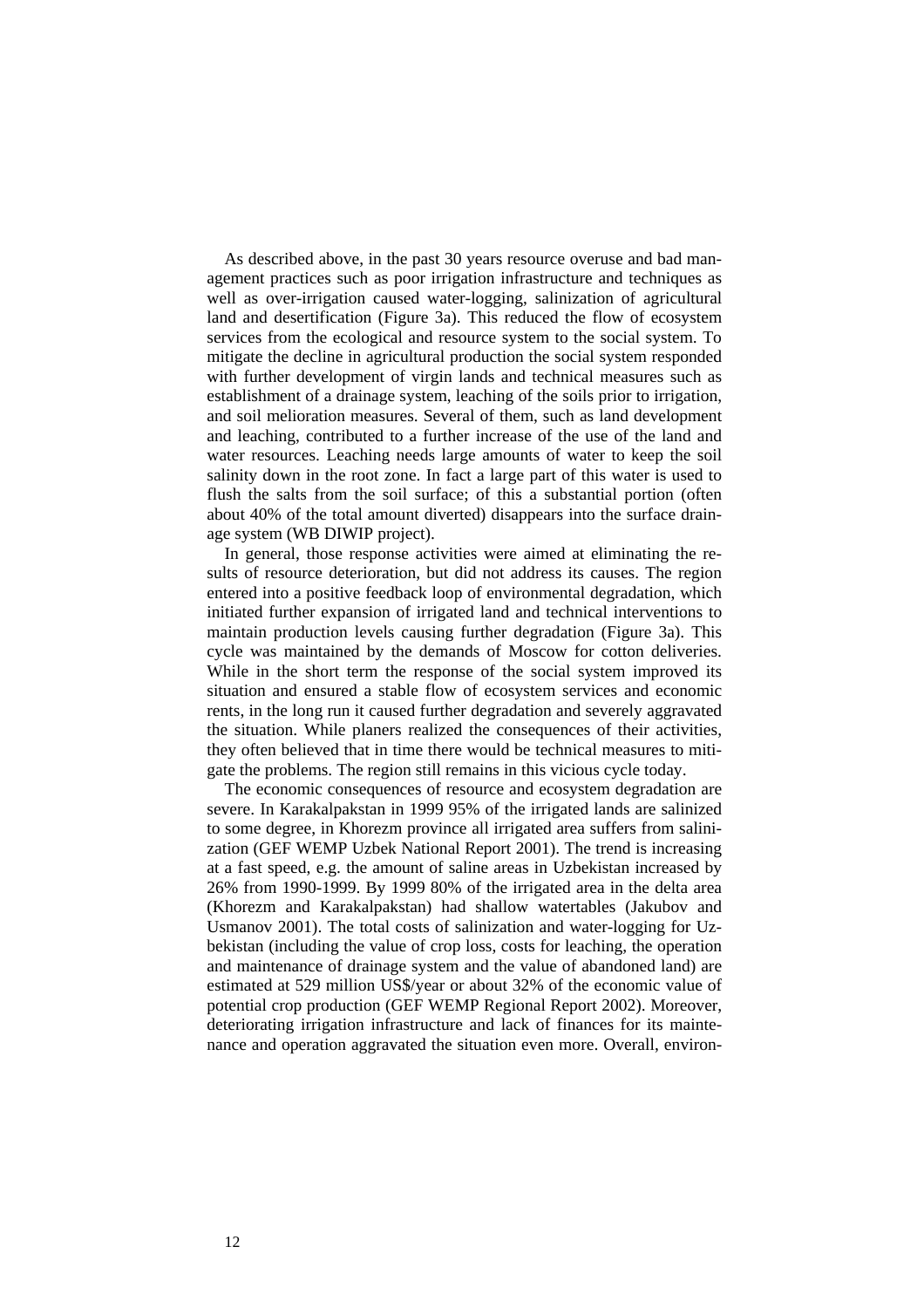mental degradation has significantly lowered the living conditions of those living in the areas most affected and made them more vulnerable to ecological, economic and social stresses, as apparent e.g. during the drought in 2000/2001.

This was the overall ecological and economic situation in the river basin when the Soviet Union broke apart in 1991. For the riverine countries of the Amudarya river independence was a sudden and not necessarily desired event that happened without much of their own contribution. The land and subsequent water reforms in Uzbekistan after independence were a reaction to the new political situation and a (half-hearted) attempt at a transition to a more market-based economy. Institutional changes in the water sector were rather motivated by external events or changes in the social system itself than by the need to address the deterioration and overuse of the resource base. New water management institutions were initiated e.g. through the interests of individual leaders (e.g. introduction of the basin principle in water management, see below) or forced by the need for adaptation to changes in another sector, e.g. the need to cope with an increasing number of individual farmers created through the land reform (e.g. establishment of Water User Associations). Their effectiveness in changing water management practices was often rather low because the institutional boundary conditions were not taken into account. We illustrate the triggers and causes of those institutional dynamics in detail with the following examples:

**Example state order:** Through the state order system of buying cotton and wheat for low prices from farmers and exporting it for much higher world market prices the government was able to compensate for foregone budget support from Moscow following independence (which in 1990 amounted to about 20% of the budget, Herrfahrdt 2004). As a consequence the Uzbek government became highly dependent on these transfers from agriculture. In the mid-1990s the government earned revenue in the amount of eight to ten percent of GDP through state procurement (Pomfret 2000) and today cotton exports account for about half of the hard currency earnings (ICG 2003) thus impeding substantial change or at least making any reform that alters this arrangement highly unattractive. In addition to these disincentives it seems that state officials profit from these arrangements as well (ICG 2005) and that vested interests have been created in favor of the perpetuation of the state order system.

Even though state procurement quotas have been lowered from 100% (1991) to 50% (2002) for cotton and from 95% (1991) to 30% (2002) for wheat, this change remained a change on paper since at the same time the demanded output for cotton per hectare has been significantly increased by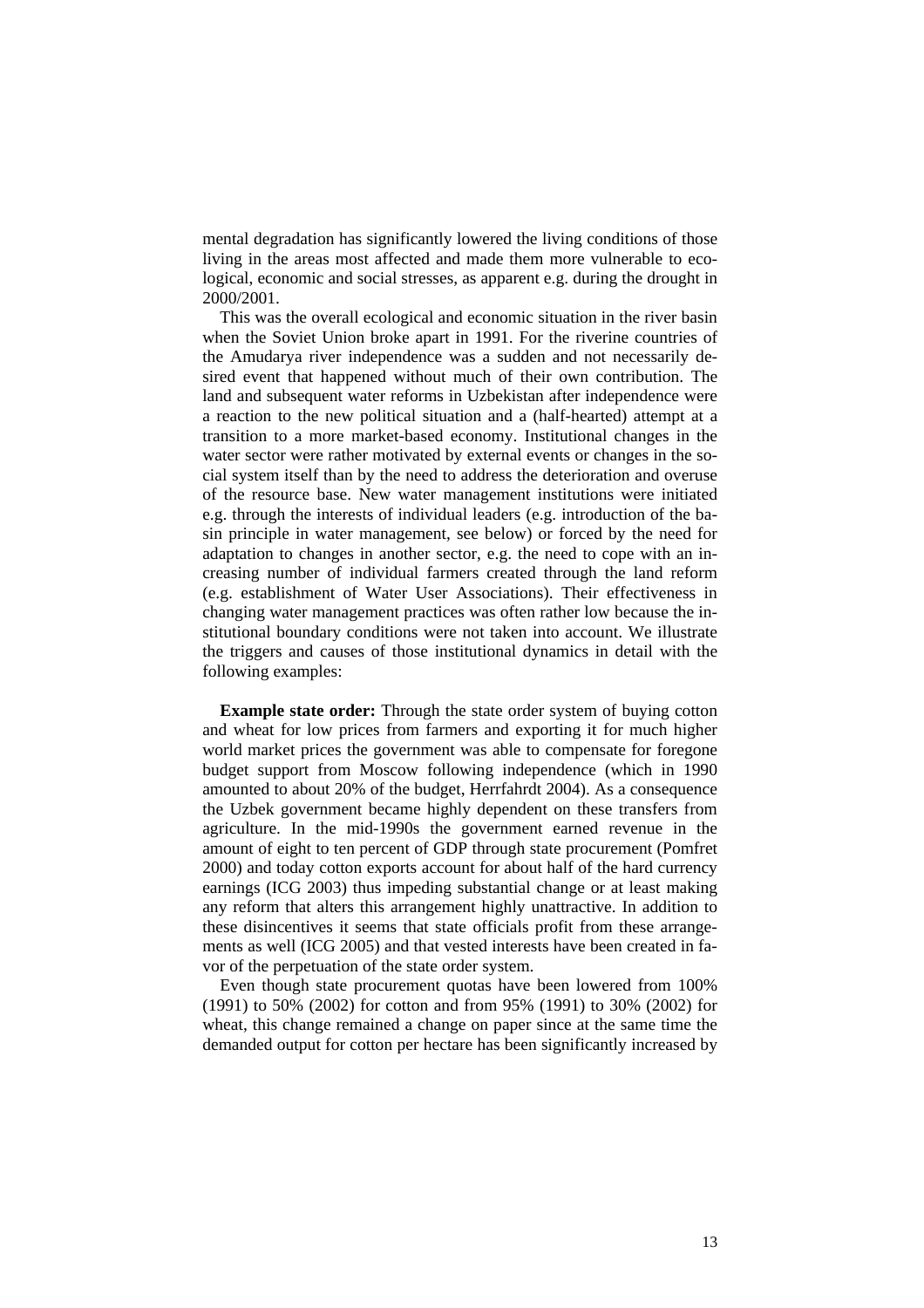the government (Spoor 2004). Thus de facto farmers still have to hand over the largest part of their production to the state for minimum state order procurement prices.

**Example WUAs**: The introduction of WUAs and the later countrywide implementation of these new organizations was favored by several incidents. First, the need for a new form of local water management could no longer be ignored since inefficient water distribution affected agricultural output. Second, several donors such as the World Bank, Asian Development Bank, USAID etc. were lobbying for decentralization of water management and WUAs in particular and offered to provide financial support for their introduction. Third, apart from external pressure there was support for the concept from within the Ministry of Agriculture and Water Resources (MAWR): a MAWR official was convinced of the concept during an excursion to Italy and used his position, contacts and family ties to lobby for the introduction of WUAs (Yalcin / Mollinga 2007). These circumstances and the strong dominance of the state in the process supported the relatively quick and countrywide implementation of WUAs - at least on paper. Despite the fact that there is still huge room for improvement concerning the functioning of WUAs and their role as independent actors within the water governance framework, farmers (notwithstanding their first reservations towards these new state-induced organizations) recently began to acknowledge WUAs' function as an efficient provider of water and training.

**Example Basin Principle:** Generally, the basin principle of water management is expected to improve water management through its focus on hydrographic instead of administrative boundaries and a reduction of administrative overload. This should lead to more transparency and increased capacity to detect and react to problems in resource availability or allocation. The introduction of this new institution in Uzbekistan was initiated by the water department within the MAWR, which seems to be struggling for more influence over the agricultural sector (especially after the merger of the agricultural and the water ministries). With a hydrography oriented management the water department intended to reduce the power of the local governors (*khokims*) over water allocation. The *khokims* are still held responsible for the fulfilling of the state order in their district and thus have a high interest in water management issues. They use their influence and power for intervening in water allocation, thus adding uncertainty and reducing the transparency of the water management system. However, with the state order system still in place and the governors responsible to fulfill the production targets, they strongly resisted giving up any control over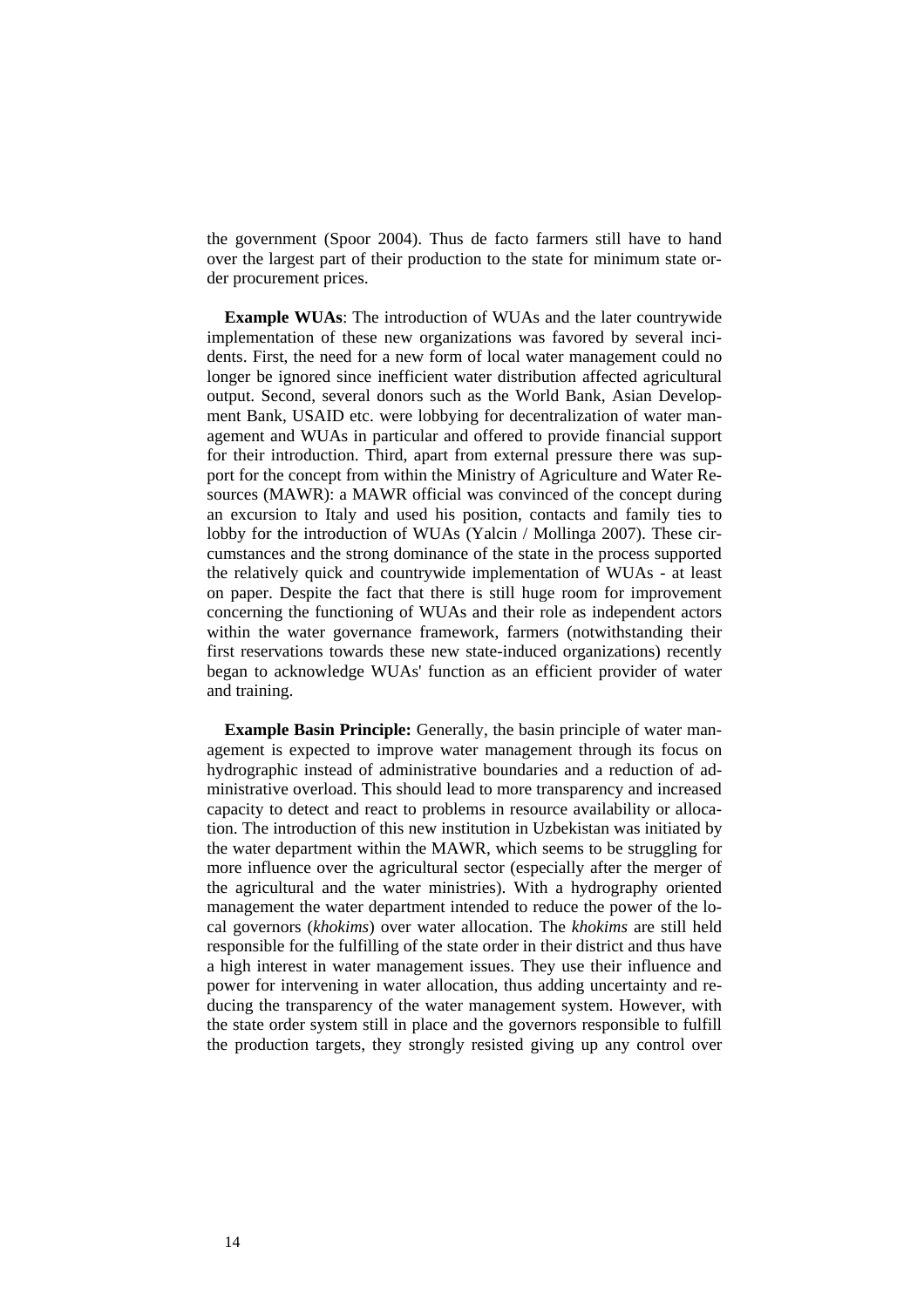water allocation. One of the main goals of the institutional change in water allocation planning was thus not reached because of constraints of the larger institutional settings. It remains to be seen what other effects of this reform on water allocation practices are.

**Example wetland restoration:** An example for policies and measures that were indeed initiated to mitigate the severe changes in the ecological system especially in the most affected regions of the former delta area of the Aral Sea (Karakalpakstan) was the construction of polders in two bays of the former Aral Sea (Muynak bay and Sarbas) beginning with interstate environmental activities in 1994. While they were mainly planned as storage of excess water in high water years they also created new water bodies for fisheries which had been the main income source for the local population in northern Karakalpakstan. However, the productivity of those lakes is a function of water inflow which remains highly unstable. Another attempt at wetland restoration was carried out under the umbrella of a large project of the Worldbank. Here, a scheme and infrastructure for the mixture of drainage and freshwater inflow was worked out to maintain water levels and an acceptable salinity in an important wetland, a potential Ramsar site, in the western part of the delta (Sudoche wetland). However, the institutional arrangements to secure the necessary freshwater inflow and a sustainable exploitation of the biological resources of the wetland were only insufficiently developed. Thus, while the project was a success in reestablishing the wetland and providing the local population with new livelihood options its sustainability in the long run, especially as the number and extent of drought years might increase, is not sure. The successful restoration of the wetland motivated the Uzbek government to further develop wetland restoration schemes for the delta to increase water storage capacity and, as a side effect, improve local livelihoods through the provision of wetland ecosystem services. But, again the lack of sufficient institutional arrangements for the exploitation of the biological resources and the fact that their water requirements are not considered in water allocation, limits the success of those measures.

While the reforms in land and water management slowly adapted the social system to the new political and socio-economic situation they were not aimed at nor suited to address the growing deterioration of land and water resources and loss of valuable ecosystem services provided by the semi-natural ecosystems in the river basin. The few restoration measures mentioned above fall short because their water supply and sustainable use is not taken care of. The underlying cycle of overuse and degradation of resources as described above was neither addressed nor broken. As before, problems caused by resource degradation and increasing man-made water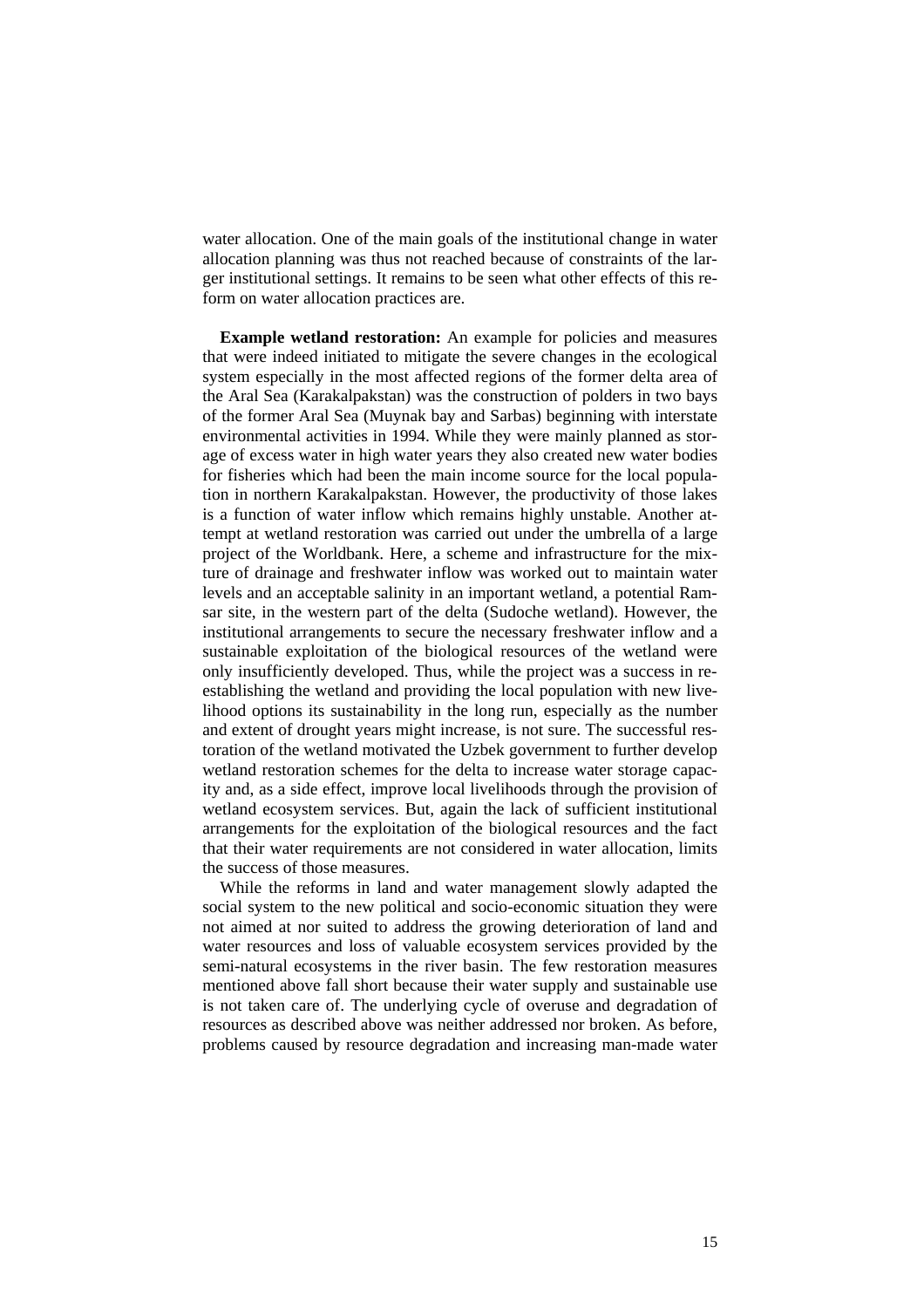shortage were mainly addressed by technical measures aimed at maintaining the current agricultural productivity.

In recent years the need for water saving measures and behavior is increasingly stressed by donors and national authorities; however their implementation on the ground is rudimentary and a change in perception of water as a limited resource has so far only little taken place, e.g. in high water years people don't see a need to save water. Donor involvement in its beginning phase also focused on technical approaches to mitigate the problems in agriculture and water management such as improved drainage, new irrigation techniques, etc. and only later increased activities addressing institutional and social aspects of water management. Many policymakers in the region see an increase in water use efficiency, which given the huge losses in the current irrigation system of more than 70% (transportation losses, GEF WEMP Regional Report 2002) is certainly possible, as the main solution to all problems in the region. This efficiency increase would allow the continuation of the current water use and free resources for further expansion of irrigated agriculture or other uses.

The only case where there is a direct response of the institutional sphere to ecological dynamics/events is in the case of extreme events such as droughts and floods. These trigger an immediate response of the social system in form of emergency measures such as a ban on rice planting and a reduction of water limits for all regions. However, once the drought situation has passed the old management practices are in place again. Thus there is an ad hoc reaction to an actual threat which has been elaborated as a result of recent severe drought events. A long term strategy or institutions to deal with the high variability in water flows and the growing water scarcity, e.g. reuse of drainage waters, diversification of agricultural production, change to less water intensive crops, diversification of water use, etc. has not been developed.

# **Resilience and adaptability of the social-ecological system**

There have been significant ecological changes in the river basin, i.e. desertification, soil salinization, change in groundwater level, but an adequate response of water and land management is so far lacking. The analysis above shows that resource overuse and ecological degradation in the river basin (at least in the Uzbek part of it) continues much as it was before the breakup of the Soviet Union. The cycle of declining productivity, leading to actions to mitigate the decline, leading to further decline is well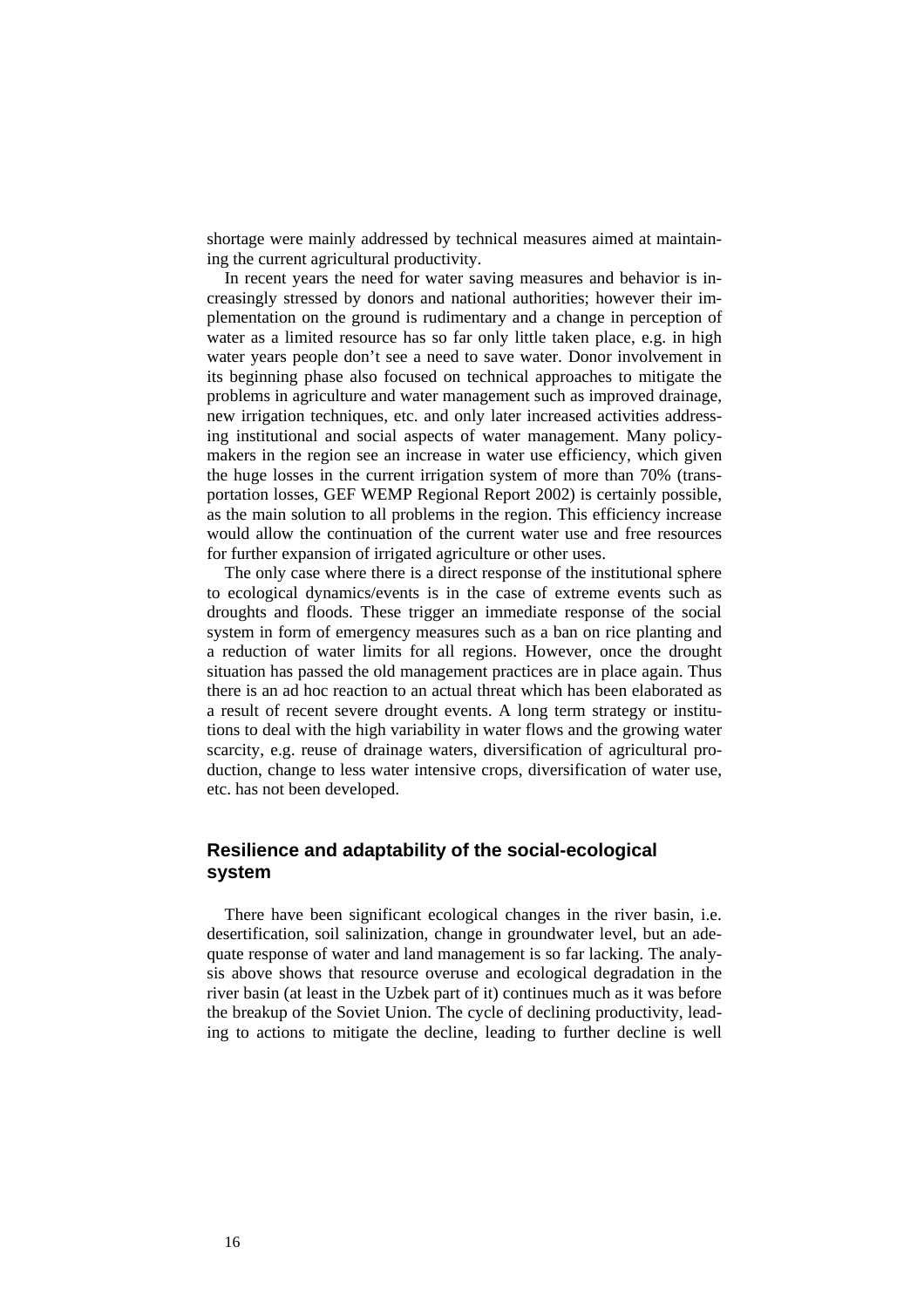know in many other settings (Perrings 1989, Anderies et al. 2006). Institutional change in the agricultural and water sectors in Uzbekistan since independence has been only very limited and mainly aimed at coping with external and internal forces of the political and social system. Compared to Soviet times the quality of change or adaptation of the social system has changed insofar as institutional changes have been introduced and added to the formerly mainly technical answers to environmental change (e.g. drainage, leaching). Nevertheless, only in a few examples was there an institutional response to changes in resource or ecological dynamics, e.g. it has been indicated by some interview partners that the development of water sector reforms have to some extent been pushed by the extreme drought in 2000/2001. In most cases other **drivers** such as changes in the agricultural sector or internal power plays between different departments of the Uzbek Ministry of Agriculture and Water Resources have played a maybe stronger role in motivating the introduction of new institutions such as the basin principle. It was mainly the transition process by very slowly introducing land reforms in the agricultural sector by the end of the 1990 eventually triggering reforms in the water sector because the old institutions were not capable any longer to cope with the new situation. Thus, in general, none of the institutional changes observed can be attributed to changes in the ecological or resource system (maybe with an exception of the water reform in 2003, see above).

The system is locked in a state that is to a large extent still determined by the legacies of the Soviet Union. The massive extension of irrigated agriculture, the following high dependence on the agricultural sector and the neglect of the development of other sectors such as industry during Soviet times largely contributed to this lock-in effect. Regionalism and patronage networks that prevailed from before Soviet times and continued to function during Soviet time are still in place and function as significant **barriers** to change. Through them vested interests were created and perpetuated after independence, which now highly influence if not political decisions themselves than at least their implementation on the ground. These mechanisms (powerful economic forces and vested interests) have mainly contributed to keeping the social system on an unsustainable trajectory and thus limiting its choices (path dependence) (Anderies 2006). The persistence of the state order is thus a major hindrance to paramount reform efforts making it the key element determining the direction of institutional change in the Uzbek water sector (Yalcin / Mollinga 2007). The decision to stick to the state order system and the rents it created for many persons in powerful positions combined with the high dependence of the social system on the agricultural sector has created a strong path dependence which will be very difficult to break.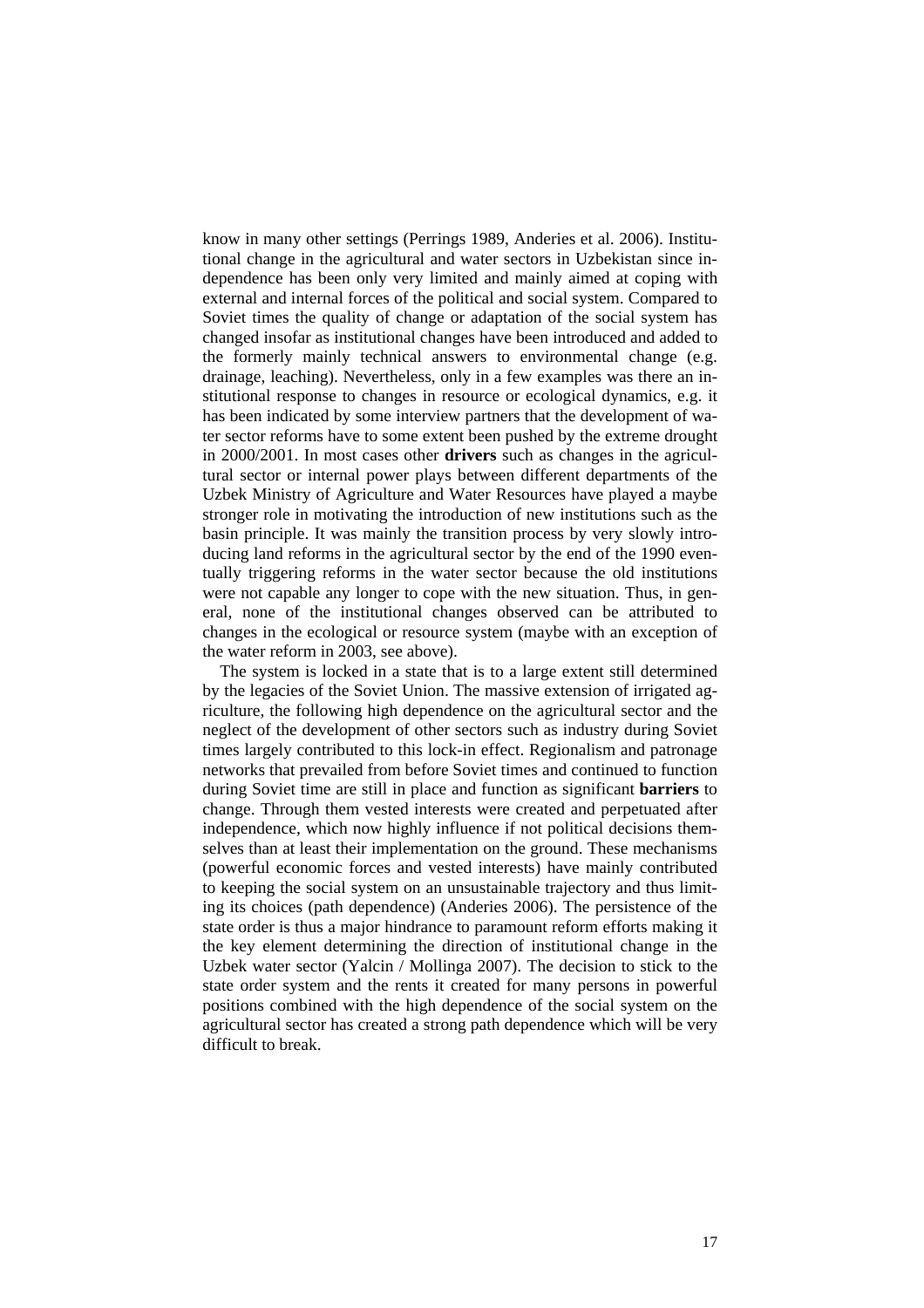Nevertheless, the resistance of the current system to carry out significant changes in land and water use to adapt to the current ecological and larger political situation is **reducing the resilience** of the social-ecological system in the river basin to changes in resource availability. Structural changes of the social system that are needed to establish the conditions for sustainable resource use have so far been avoided. The social system changes slowly and incrementally, often only on paper but not factual, driven by internal and external (political and economic) drivers. The observed changes can thus not be termed "adaptation" in the sense that they are suitable to tackle the core of the problem, i.e. overuse of resources and by doing so increase the resilience of the system (Walker et al. 2004). As Pahl-Wostl puts it: "*In the long term, adaptive management needs to establish the ability to change system structure - e.g. change to other types of crops and change life-styles or the allocation of water quota to certain users*" (Pahl-Wostl 2007). The institutional change observed in land and water management in Uzbekistan so far was aimed to provide the necessary conditions to ensure a stable production level of cotton and expand wheat production to achieve food self-sufficiency. The small adjustments that have been carried out where the underlying power structures and vested interests are not touched are rather increasing the vulnerability of the system to external and internal shocks by e.g. leading to increased poverty and a decreasing health status of the rural population. Thus, with time the system is moving on its unfavorable trajectory towards a position where it is becoming more and more vulnerable to losing major desirable functions and characteristics.

The low performance of the current water management regime can to some extent be explained by a mismatch of the functioning of the resource and management regimes, as well as mismatches between different scales of the social system. The responses or adaptation that aim at short-term remedy are not adequate to tackle the pressing problems, addresses them at the wrong scale or only insufficiently. The new institutions were ineffective because they did not take the institutional or political boundary conditions into account. For example a land reform that "privatizes" land has been introduced but there are no secure use rights. As a result there are few incentives for investments in melioration and irrigation and drainage infrastructure and thus the intended benefits of the reform are not realized. Moreover, the lack of transparency in decision-making and supply security created a situation of everybody taking as much as he can. The absence of control over actual water use aggravates unequal access and distribution. Another example are the Water User Associations which cannot function as long as the power of the local governors is not reduced and water prices are not introduced and widely accepted by the people. Market institutions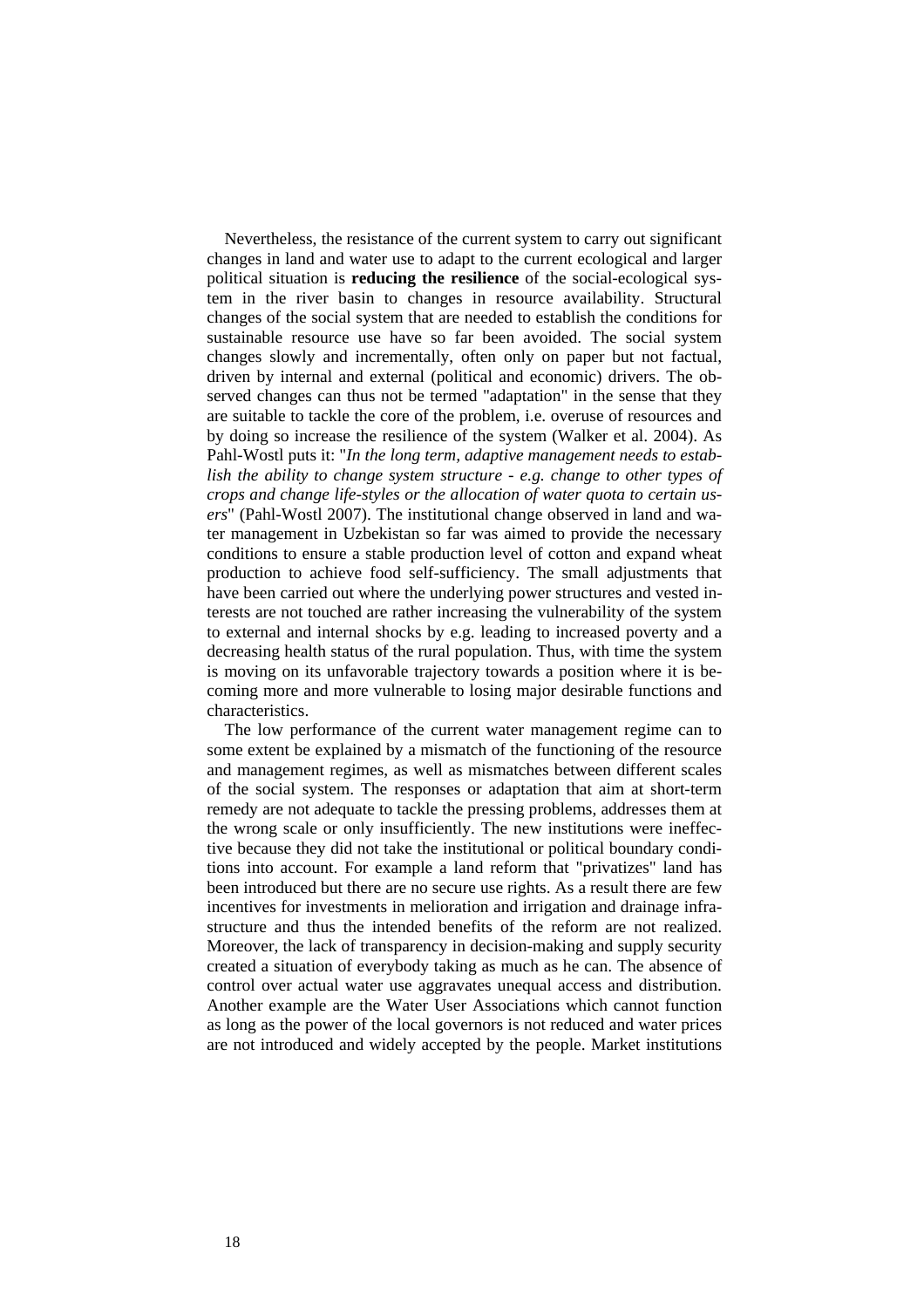such as water markets, water prices, land markets etc., which are needed to make the already implemented institutions such as private farms, WUAs etc. work properly, are lacking and it is not clear whether they will be implemented soon (there are experiments with water pricing ongoing for several years now, but with few results so far).

There is a **need for transition or real adaptation** (not only reorganization of management) under institutional boundary conditions that enable those changes. Given today's high dependence on agricultural production and the societal conditions described above one might speculate that once the economic losses from mismanagement and overuse of natural resources are high enough to threaten state budgets and existing rents the political willingness to engage in comprehensive reforms might rise. It is questionable though how long it will take until this point is reached and if the system by that time has still enough capacity and time to reorganize and prevent a collapse. Besides, the system will continue to be subject to external pressures such as climate change and policy changes in other riverine countries which force it to react.

Our analysis has shown that the link from changes in the ecological/resource system to institutional changes in the social system, which is essential to facilitate adaptive responses, is missing. The connection between these subsystems has to be reestablished in order to provide the conditions for sustainable management and an increase in resilience. This could be accomplished through developing institutions that are geared to influence resource use and provide incentives for a sustainable use of the region's resources. This might be achieved through awareness raising about the interrelationships in the system, by diversification of water use through giving other water users rights to the resources, and maybe also by numbering the economic losses of unsustainable resource use to the social system. Given that official growth rates in GDP can be trusted, the current high economic growth could be used to at least ease the state order system without causing much harm to the state budget. In addition, reducing the increased vulnerability of both the social and the ecological system towards external and internal shocks is important, e.g. through restoring ecological processes, providing health services and alternative income opportunities in rural areas etc.

However, there are opportunities for change and adaptation, rooted in the large restoration capacity of the ecosystems as well as in the increasing awareness and growing experience in designing and dealing with new institutional and organizational structures, especially at the local level, and the high flexibility of the system once a decision is taken at the national level. Despite the large ecological damage the restoration capacity of the ecosystems in the Amudarya delta region, e.g. after the severe draught in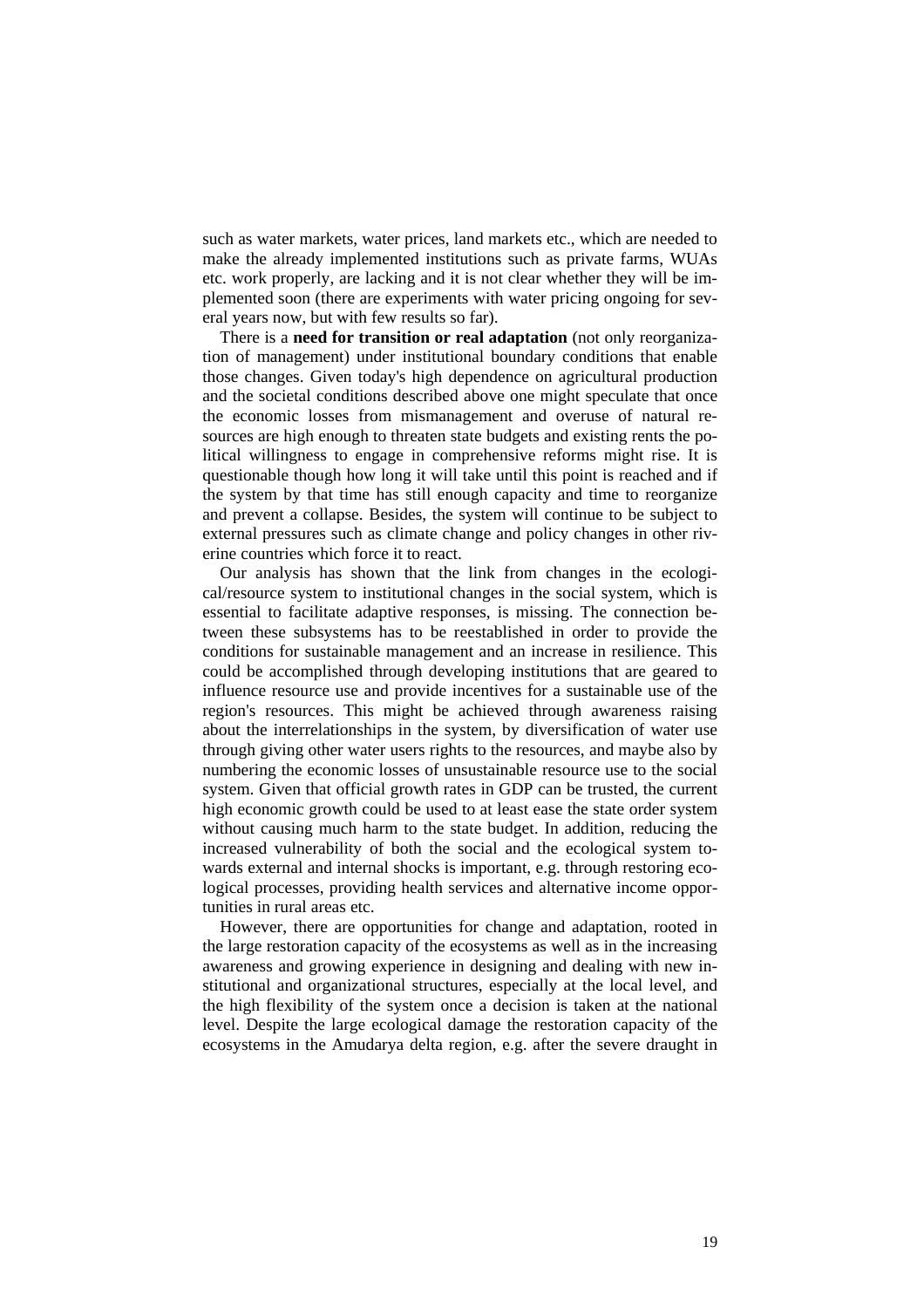2000/2001 has proven to be rather high. By taking the needs of the ecological system into account in water management, the productivity and sustainability of those systems can be greatly enhanced.

### **References**

- Anderies, J. M., M. A. Janssen, and E. Ostrom (2004). A framework to analyze the robustness of social-ecological systems from an institutional perspective. Ecology and Society 9[1], 18. 2004.
- Anderies, J. M., P. Ryan, and B. H. Walker (2006). Loss of resilience, crisis, and institutional change: Lessons from an intensive agricultural system in southeastern Australia. Ecosystems 9:865-878.
- FAO Aquastat (2007). FAO's information system on water and agriculture, online database, http://www.fao.org/nr/water/aquastat/data/query/index.html. accessed 17.10.2007
- GEF (Global Environmental Fund) WEMP (2001). Water and Environmental Management Project. Subcomponent A1. Uzbek National Report. 1-89.
- GEF (Global Environmental Fund) WEMP (2002). Water and Environmental Management Project. Subcomponent A1. Regional Report No 2. 1-62.
- Herrfahrdt, E. (2004). Landwirtschaftliche Transformation, Desertifikation und nachhaltige Ressourcennutzung: Fallbeispiel Usbekistan. Bonn, Deutsches Institut für Entwicklungspolitik.
- Hofman, I. (2007). Agrarian Reform.The pathway to sustainability? The case or Urta, Yukori and Quyi Chirchik. Wageningen, Wageningen University.
- Holling, C. S. (1973). Resilience and stability of ecological systems. Annual Review of Ecology and Systematics 4: 1–23.
- ICG, (International Crisis Group) (2003). Uzbekistan's Reform Program: Illusion or Reality? Osh/Brussels.
- Jakubov, K. and Usmanov, A. (2001) RWG (Regional Working Group) Report 'To Identify and Map Main Sources of Salt Generation'
- Kreuzberg-Mukhina, E. A. (2006). The Aral Sea basin: changes in migratory and breeding waterbird populations due to major human-induced changes to the region's hydrology. Pages 283-284 *in* G. C. Boere, C. A. Galbraith, and D. A. Stroud, eds. Waterbirds around the world. The Stationery Office, Edinburgh.
- Levin, S., S. Barrett, S. Aniyar, W. Baumol, and C. Bliss (1998). Resilience in natural and socio-economic systems. Environment and Development Economics 3:225-236.
- Müller, K. (2003). Armut und Sozialpolitik in den zentralasiatischen Transformationsländern. Bonn, Deutsches Institut für Entwicklungspolitik.
- O'Hara, S. L. (2000). "Lessons from the past: Water management in Central Asia." Water Policy 2(4-5): 365–384.
- Obertreis, J. (2007). "Infrastrukturen im Sozialismus: Das Beispiel der Bewässerungssysteme im Sowjetischen Zentralasien." Saeculum 58(1): 151–182.